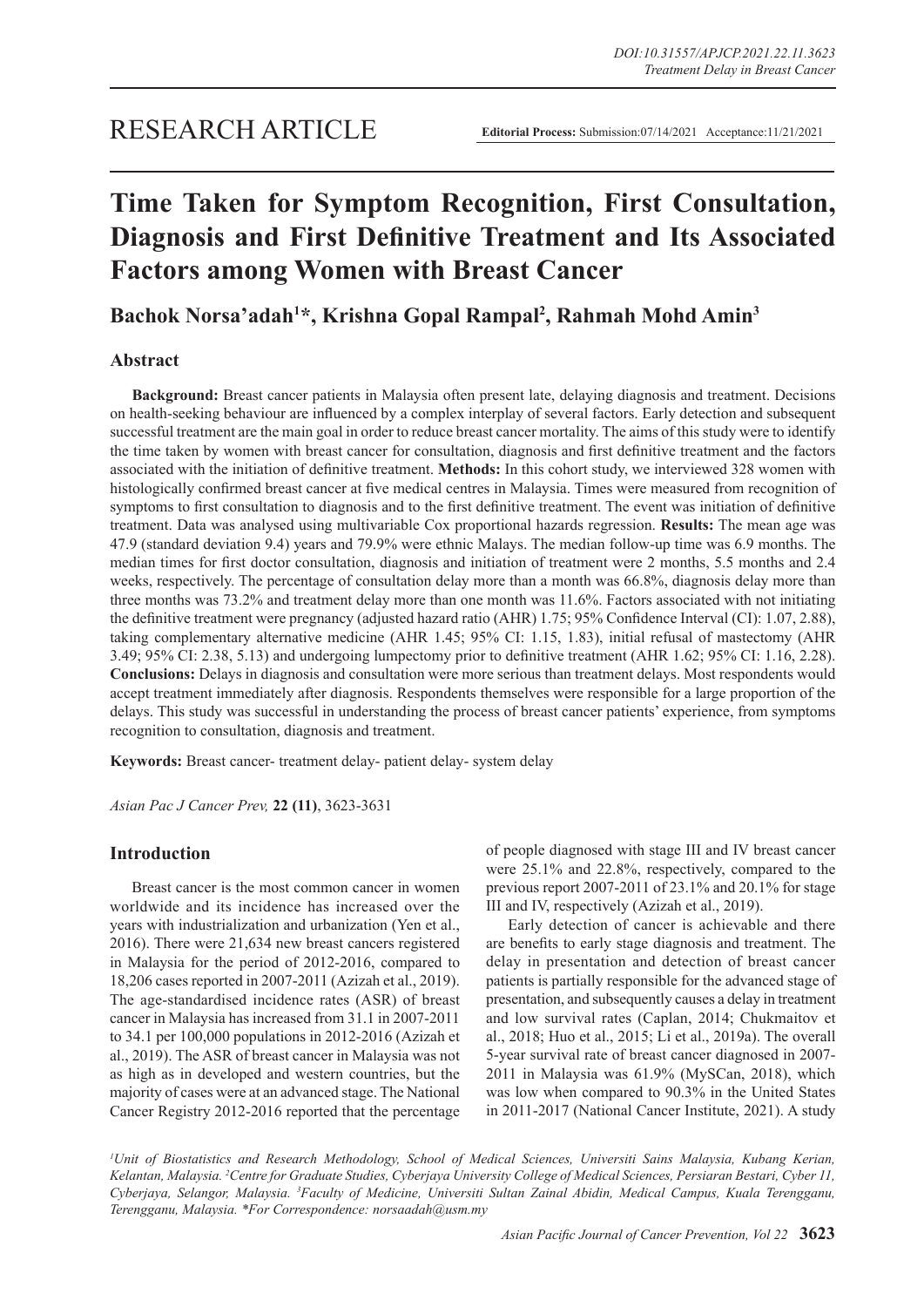of African American women reported that medical consultation delay more than 3 months was more likely to present with advanced stage of breast cancer (Gullatte et al., 2009). The 5-year survival in breast cancer patients with a treatment time of more than six weeks was 80% compared to 90% in those with treatment time less than two weeks (Smith et al., 2013).

Delay is generally divided into patient delay, which is related to health seeking behaviour, and system delay, which is related to health care services (Caplan, 2014; Chukmaitov et al., 2018; Freitas and Weller, 2015; Rivera-Fronco and Leon-Rodriguez, 2018; Unger-Saldan et al., 2018). The patient delay was associated with advanced age (Chukmaitov et al., 2018), non-attribution of symptoms to cancer, fear of the disease and treatment and low educa¬tional level (Freitas and Weller, 2015). Women who delayed consultation usually underestimated their risk of developing breast cancer, while some women suffered fear, sadness, and worry regarding the diagnosis and possible treatments that influenced their decision to seek medical attention (Rivera-Fronco and Leon-Rodriguez, 2018). Failure of medical practitioners to refer or act appropriately, false negative mammograms and fine needle aspiration cytology (FNAC) results, were the main factors for system delay (Jenner et al., 2000). Factors associated with system delay were a young age and an unspecific presentation of breast symptoms (Rivera-Fronco and Leon-Rodriguez, 2018) and less comprehensive coverage of health insurance (Freitas and Weller, 2015).

Most research on breast cancer treatment delay has been done in developed countries, among minorities, while very few have been performed in less developed countries (Freitas and Weller, 2015). There has not been much published research in Malaysia. Research in this area is important for clinicians so they can better understand how to manage their patients, and for the Ministry of Health so that it can implement strategies and activities to prevent delays in the diagnosis and treatment of breast cancer. Most delays of disease management are preventable. Therefore, this study was conducted to identify the time interval from symptom recognition to first consultation, diagnosis and first treatment of breast cancer and the factors associated with treatment delay.

## **Materials and Methods**

A cohort study was conducted in women newly diagnosed with primary invasive breast cancer by histopathological examination. We included only women with primary invasive breast cancers because their experience of detecting breast symptoms, getting it diagnosed and deciding whether to seek treatment were different from that of women with secondary or recurrent breast cancer. Respondents were from three referral medical centres in the East Coast of Malaysia and two major government hospitals in Kuala Lumpur. All respondents were recruited from in-patients and out-patients and selected by stratified sampling based on locality. We excluded people with cognitive problems and recurrent cancer. The respondents were met at diagnosis and retrospectively followed the history from

first recognition of symptoms to the first healthcare consultation. From date of diagnosis, the respondents were prospectively followed until the initiation of first definitive treatment or when our study ended. Respondents were recruited in staggered depending on the walked in or admitted patients. The study was conducted in 12 months. Generally, data was collected at the first six months, with the followed-up progress over the next six months. The follow-up of each patient varied because they were not recruited at the same time. The median follow-up time was 6.9 months.

Face-to-face interviews were conducted using structured questionnaires to standardise data collection, as some of our respondents were illiterate. The questionnaires comprised socio-demographic data, medical and obstetric history, clinical presentation, use of complementary alternative medicine (CAM), diagnostic tests and treatments. Information from medical records was also extracted, such as referral details, clinical presentations, diagnostic tests, histopathological reports and treatments. Dates of all the chronological events of breast cancer were collected; including the first recognition of symptoms, first consultation, referral, first hospital appointment, first meeting with surgeon and oncologist, diagnostic testing, surgical management, and first chemotherapy and radiotherapy. The time was recorded from the date of recognition of symptoms until the first consultation, the final diagnosis by histopathological examination and the beginning of treatment. If the respondent did not detect any symptoms herself, the date of abnormal clinical breast examination or date of screening mammogram was taken (Jaiswal et al., 2018). Delay was defined based on the time interval taken by the women. Consultation delay was defined as a time of more than one month from the recognition of symptoms to the first medical consultation (Harirchi et al., 2015). Diagnosis delay was defined as a time from symptom recognition to final diagnosis of more than three months (McGee et al., 2013). Treatment delay was defined as a time taken from histopathological diagnosis to initiation of treatment, either surgical or systemic, of more than one month (McGee et al., 2013; Mohd Mujar et al., 2017; Shandiz et al., 2016). Systemic treatment refers to any cancer treatment given to the breast cancer patients that is given intravenously or orally, such as chemotherapy.

Patients delay was considered if the patient intentionally delayed medical care due to a lack of knowledge, assumption that the symptoms were due to other diseases, desire to wait for either symptom progression or disappearance, taking CAM, lack of time due to competing priorities, the patient was outside of the area or the patient defaulted on the appointment (Caplan, 2014). System delay occurred within the health care system included failure of FNAC to detect enough cells, benign reporting on FNAC, negative mammograms, failure of medical practitioners to refer or instruct appropriate diagnostic tests and clinical errors, such as failure to palpate the mass or assigning appointments (Barber et al., 2004).

Co-morbidity is defined as any other diagnosed diseases of the respondent. CAM is defined as any usage of methods, practices or products for the purposes of medical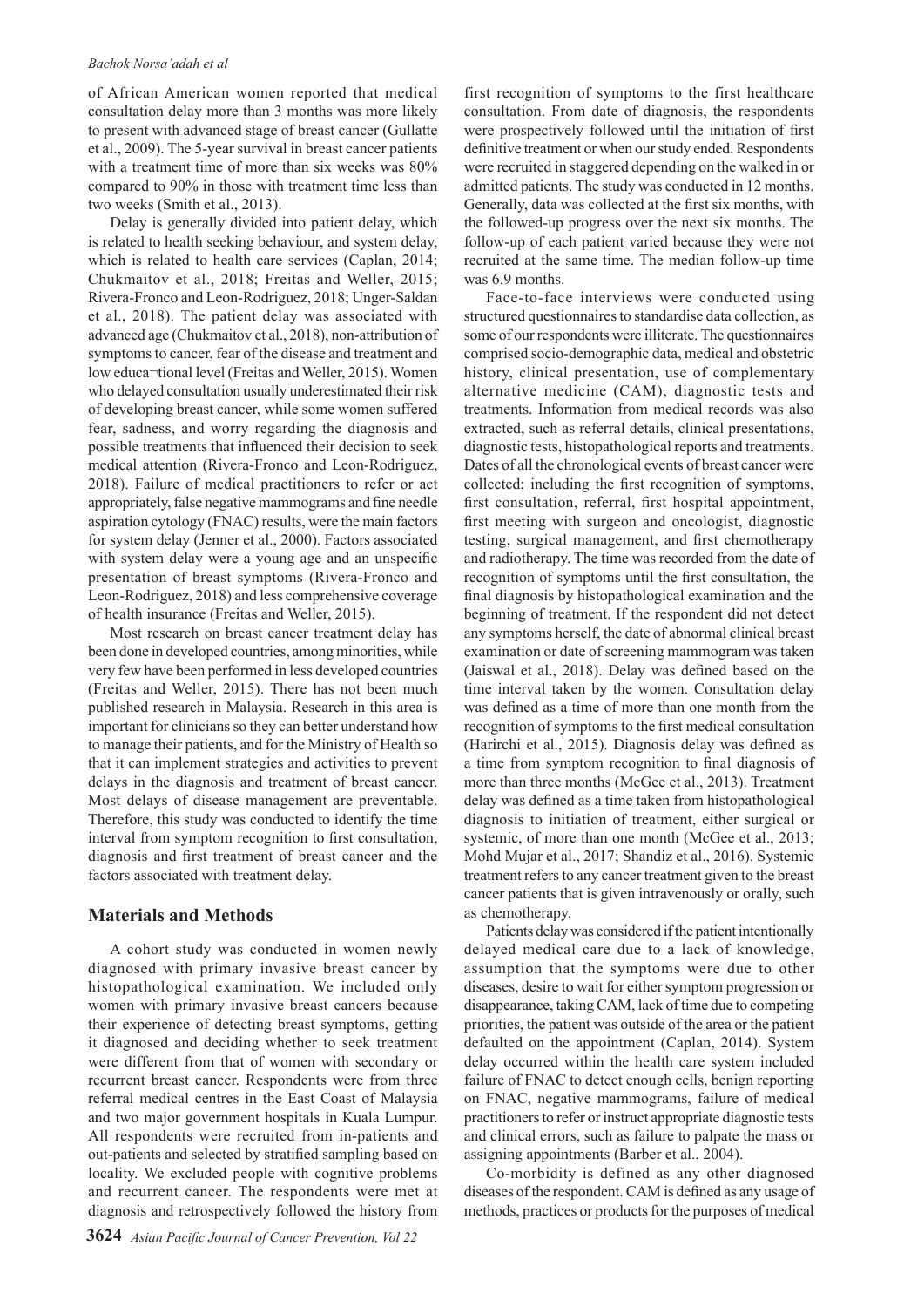and health care that are not part of the conventional modern medicine. We considered the patients as pregnant if their breast cancer was diagnosed during their pregnancy or either before or during their treatment. Respondents were considered as refusing treatment if they had not yet begun therapy and had no intention of taking any recommended treatment by the end of the study.

## *Statistical Analyses*

Data was analysed using SPSS version 26. Continuous data was summarised as mean (standard deviation (SD)) or median (interquartile range (IQR)), depending on the normality of distribution, while categorical data were presented as frequency (percentage (%)). Delay rates were summarised as frequency and percentage.

Multivariable survival analysis, Cox proportional hazards regression model was used to determine predictors for no initiation of definitive treatment. Treatment time is measured in days from the date of the histopathology report of the breast tissue until the date of the first definitive treatment. For respondents who had not received any definitive treatment, their date of treatment was the end of study. The event was coded as one, which included respondents who received definitive treatment of either surgery or chemotherapy or radiotherapy, and the censor was coded as zero, which included respondents who had not received definitive treatment. A unique feature of survival analysis is that not all respondents experience the event at the end of the observation period, this is called censor (Schober and Vetter, 2018). In this study, not all respondents agreed to initiate definitive treatment for breast cancer. A stepwise selection was used with automatic insertion of any variable with  $p$  value  $\leq 0.05$ and deletion of any variable with p value  $> 0.1$ , one at a time. Results of the analysis are presented as crude and adjusted hazard ratio (HR), 95% confidence interval (CI) and p value. A hazard ratio greater than one indicates a high probability of refusing or delaying a treatment, while a hazard ratio less than one indicates higher probability of starting treatment. The significance level is determined as the value of  $p \leq 0.05$ .

## **Results**

We included 328 respondents with a median follow up time of 6.9 months from the date of first recognition of symptoms until the end of the study. Table 1 presents the socio-demographic profiles of the respondents with a mean age of 47.9 (SD 9.4) years. Most of the breast cancer patients were above 40 years old (82.9%), ethnic Malays (79.9%), had at least a high school education (39.0%), were married (79.3%) and were housewives (54.9%). Table 2 shows the medical history and clinical presentations of the respondents. Only 18.9% of the respondents had a family history of breast cancer, while 31.4% had concurrent diseases, 12% had no children and 30.5% were post-menopausal. Breast lump was the most frequent first symptom (87.8%). Eighteen respondents were pregnant at diagnosis or became pregnant prior to starting or during treatment. Fourteen of the 15 patients who were pregnant at diagnosis delayed diagnosis for three months or more. Eleven patients began treatment within a month of diagnosis and three patients began treatment after three months.

The majority of breast cancers were invasive ductal carcinoma, as shown in Table 3. Grade 2 breast cancer was identified in 45.7% of the patients, while 44.8% had stage III and 11.3% had stage IV disease. The majority underwent mastectomy (73.8%) with completed chemotherapy (86.3%) and radiotherapy (78.4%). At the diagnosis, 48 (14.6%) breast cancer patients refused mastectomy. By the end of the study, only five patients had refused all treatments. Of the 18 inoperable patients, 16 completed chemotherapy and four completed radiotherapy while two did not undergo any treatment. Therefore, a total of seven patients did not receive any treatment by the end of our follow-up.

## *Delay in Breast Cancer Patients*

Table 4 shows the time taken from initial symptom recognition until consultation, diagnosis and treatment initiation. The overall range for recognition of symptoms until initiation of treatment was 0.3 to 16 years with a median of 206.5 days, until consultation time was 0 to 11 years with a median of 62 days and until diagnosis time was 2 to 16 years with a median of 167.5 days. The range of treatment time was 0 to 2.8 years and the median was 17 days. Approximately 43.3% of respondents delayed the consultation by more than three months, 73.2% delayed

Table 1. Socio-Demographic Characteristics of the Respondents (n=328)

| Socio-demography            | Frequency $(\% )$ | Mean (SD)    |
|-----------------------------|-------------------|--------------|
| Age at diagnosis (year)     |                   | 47.9 (9.4)   |
| $40 \&$ less                | 56(17.1)          |              |
| >40                         | 272 (82.9)        |              |
| Ethnicity                   |                   |              |
| Malay                       | 262 (79.9)        |              |
| Non-Malay                   | 66(20.1)          |              |
| <b>Education</b> level      |                   |              |
| No formal education         | 39(11.9)          |              |
| Primary                     | 52 (15.9)         |              |
| Secondary                   | 178 (54.2)        |              |
| Tertiary                    | 59 (18.0)         |              |
| Marital status              |                   |              |
| Married                     | 260 (79.3)        |              |
| Widow                       | 39(11.8)          |              |
| Single                      | 18(5.5)           |              |
| Divorce                     | 11(3.4)           |              |
| Occupation                  |                   |              |
| Housewife                   | 180 (54.9)        |              |
| Government servant          | 78 (23.8)         |              |
| Private sector              | 44 (13.3)         |              |
| Self-employed               | 13(4.0)           |              |
| Unemployed                  | 13(4.0)           |              |
| Monthly family income (MYR) |                   | 1500 (2338)* |

\*median (IQR), US\$1, Malaysian Ringgit (MYR) 0.25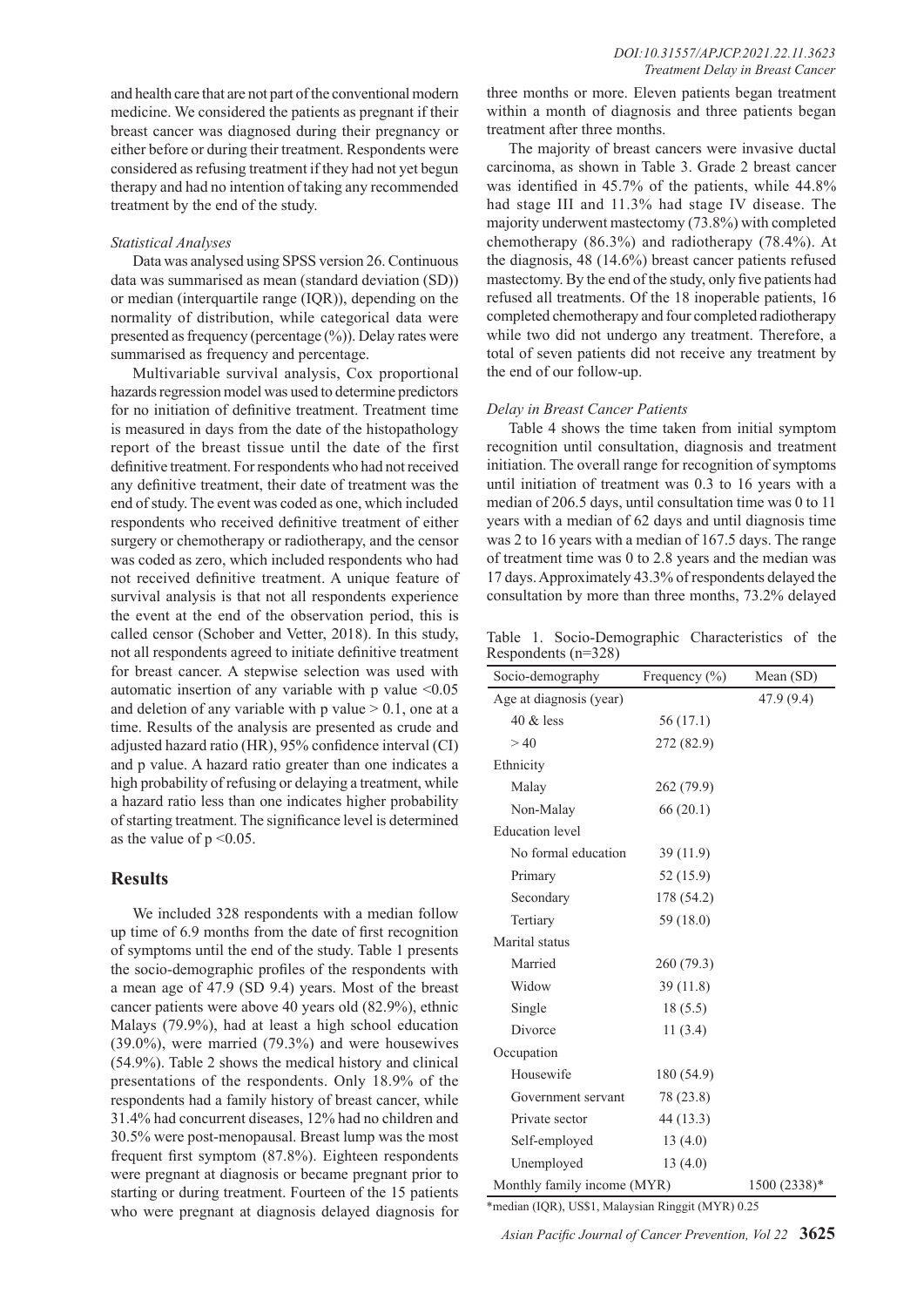Table 2. Medical History and Clinical Presentations of the Respondents (n=328)

|                           |  | Table 3. Histopathological Findings and Treatment of |  |
|---------------------------|--|------------------------------------------------------|--|
| the Respondents $(n=328)$ |  |                                                      |  |

| Medical History               | Frequency (%) |
|-------------------------------|---------------|
| Family history                |               |
| First degree relative         | 27(8.2)       |
| Distant relative              | 35(10.7)      |
| None                          | 266(81.1)     |
| Co-morbidity                  | 103(31.4)     |
| Parity status                 |               |
| Nulliparous                   | 40(12.2)      |
| Parous                        | 288 (87.8)    |
| Menopausal status             |               |
| Pre                           | 228 (69.5)    |
| Post                          | 100(30.5)     |
| Pregnant at or post diagnosis | 18(5.5)       |
| First symptom                 |               |
| Lump at breast                | 288 (87.8)    |
| Nipple problems               | 12(3.6)       |
| Pain                          | 10(3.1)       |
| Change of breast shape        | 9(2.8)        |
| No symptom                    | 4(1.2)        |
| Others                        | 5(1.5)        |

the diagnosis time by more than three months and 27.4% delayed the treatment time by more than a month.

Table 5 shows the causes of diagnosis and treatment delays. The majority of the breast cancer patients received delayed the diagnosis (55.8%) and treatment (19.8%) due to patient delay; many of the patients sought alternative treatment rather than going to the hospital. Meanwhile, problems related to doctors and appointments, FNAC and mammograms contributed to system delay, specifically 12.5% for diagnosis and 3.7% for treatment.

Predictors for not initiating the first definitive treatment are shown in Table 6. Significant factors were pregnancy (adjusted hazard ratio (AHR) 1.75; 95% Confidence Interval (CI): 1.07, 2.88), taking complementary alternative medicine (AHR 1.45; 95% CI: 1.15, 1.83), initial refusal of mastectomy (AHR 3.49; 95% CI: 2.38, 5.13) and undergoing lumpectomy prior to definitive treatment (AHR 1.62; 95% CI: 1.16, 2.28).

## **Discussion**

The most common presentation of our respondents was breast lump, as supported by other studies (Harirchi et al., 2015; Li et al., 2019b). Most breast cancer in Malaysia is detected by the patients themselves; mammogram is not generally utilised in detection in asymptomatic patients like it is in the developed countries, signifying an inadequacy in early screening for breast cancer. Our study found five breast cancer patients who refused any recommended treatment and two patients who were inoperable and not offered any specific treatment by the end of study (2.1%). Refusal of medical treatment happened in Malaysia; a report in Sabah found 20.4% of patients refused treatment (Leong et al., 2007).

**3626** *Asian Pacific Journal of Cancer Prevention, Vol 22*

|                                    | Frequency (%) |
|------------------------------------|---------------|
| Histopathology types               |               |
| Invasive ductal                    | 293 (89.3)    |
| Invasive lobular                   | 13(4.0)       |
| Mucinous                           | 6(1.8)        |
| Medullary                          | 4(1.2)        |
| Others                             | 12(3.7)       |
| Bloom Richardson Grade             |               |
| 1                                  | 55 (16.8)     |
| $\overline{2}$                     | 150 (45.7)    |
| 3                                  | 123 (37.5)    |
| Stage of cancer                    |               |
| I                                  | 17(5.2)       |
| П                                  | 127 (38.7)    |
| Ш                                  | 147 (44.8)    |
| IV                                 | 37(11.3)      |
| Type of surgery                    |               |
| Mastectomy                         | 242 (73.8)    |
| Lumpectomy/quadrectomy             | 63 (19.2)     |
| Lumpectomy before mastectomy       | 39 (11.9)     |
| Refused surgery                    | 5(1.5)        |
| Inoperable                         | 18(5.5)       |
| Breast reconstructive (Yes)        | 24(7.3)       |
| Chemotherapy                       |               |
| Completed                          | 283 (86.3)    |
| Not completed                      | 9(2.7)        |
| Not suggested                      | 29(8.8)       |
| Refused                            | 7(2.2)        |
| Radiotherapy                       |               |
| Completed                          | 257 (78.4)    |
| Not completed                      | 2(0.6)        |
| Not suggested                      | 65 (19.8)     |
| Refused                            | 4(1.2)        |
| Complementary alternative medicine |               |
| Yes                                | 140 (42.7)    |
| Tamoxifen                          |               |
| Yes                                | 180 (54.9)    |

*Time interval and proportion of presentation, diagnosis and treatment delays*

Methodological issues exist related to measuring delay and the inconsistent specifications of delay types (Andersen et al., 2009). There are many different definitions of delays and ways of categorising the delays (Freitas and Weller, 2015). There is no consensus on the time frame that constitutes a delay (Jaiswal et al., 2018). Some studies have measured delay by using median cut off points (Jaiswal et al., 2018), or a time from the initial symptom to breast cancer diagnosis of more than 30 days (Huo et al., 2015). Other studies have considered patient delay as a period of at least 3 months from either the first sign or symptom to seeking medical attention (Jenner et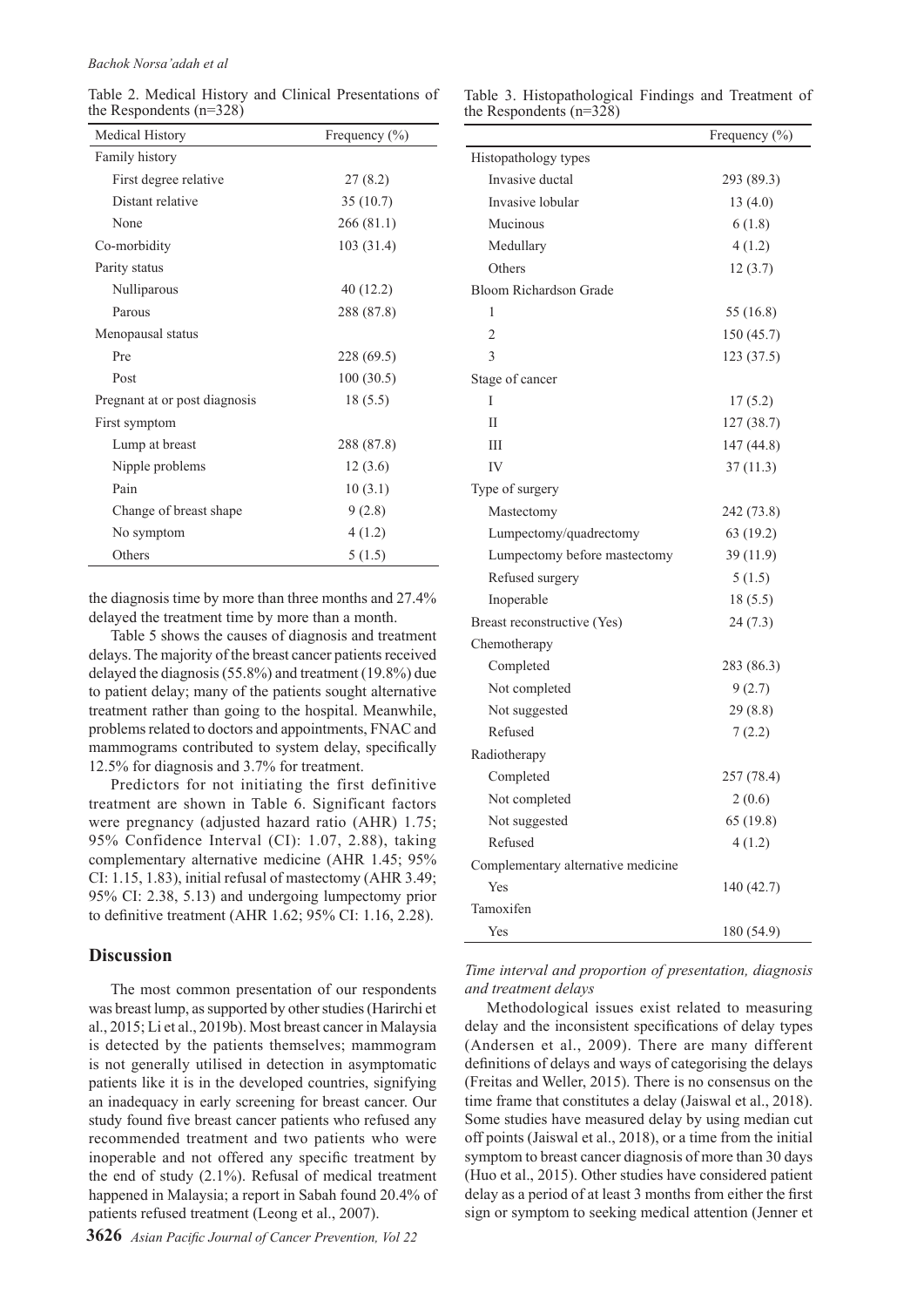| Types of delay                      | Range (years) | Median (days) | Mean (days) | Month(s) | Frequency $(\% )$ |
|-------------------------------------|---------------|---------------|-------------|----------|-------------------|
| Symptom recognition to consultation | $0-11.0$      | 61            | 216         |          |                   |
|                                     |               |               |             | $0-1$    | 109(33.2)         |
|                                     |               |               |             | $>1-2$   | 44(13.4)          |
|                                     |               |               |             | $>2-3$   | 33(10.1)          |
|                                     |               |               |             | >3       | 142(43.3)         |
| Symptom to surgeon / oncologist     | $0-15.9$      | 158.5         | 360.8       |          |                   |
| Symptom to diagnosis                | $2 - 16.0$    | 167.5         | 374         |          |                   |
|                                     |               |               |             | $0 - 3$  | 88 (26.8)         |
|                                     |               |               |             | >3       | 240(73.2)         |
| Diagnosis to first treatment        | $0 - 2.8$     | 17            | 54.7        |          |                   |
|                                     |               |               |             | $0-1$    | 328 (72.6)        |
|                                     |               |               |             | >1       | 90(27.4)          |
| Symptom to treatment                | $0.3 - 16.0$  | 206.5         | 428.6       |          |                   |

Table 5. Causes of Diagnosis and Treatment Delays in Breast Cancer Patients (n=328)

|                                                        | Frequency (%) |
|--------------------------------------------------------|---------------|
| 1. Diagnosis delay due to Patient Delay                | 183 (55.8)    |
| Complementary alternative treatment                    | 116 (35.4)    |
| Defaulted appointment                                  | 48 (14.6)     |
| Did not take symptom seriously                         | 35(10.7)      |
| Attribute symptom as benign disease                    | 30(9.1)       |
| Fear                                                   | 25(7.2)       |
| Pregnant                                               | 14(4.3)       |
| Other priority                                         | 10(3.0)       |
| Family sanction                                        | 6(1.8)        |
| Denial                                                 | 3(0.9)        |
| 2. Diagnosis delay due to System Delay                 | 41(12.5)      |
| Negative FNAC                                          | 31(9.5)       |
| Inadequate FNAC                                        | 30(9.1)       |
| Doctor inaction                                        | 30(9.1)       |
| Doctor told not cancer without biopsy                  | 19(5.8)       |
| Negative mammogram                                     | 13(4.0)       |
| 3. Diagnosis delay due to Patient & Sys-<br>tem Delays | 16(4.9)       |
| 4. Treatment delay due to Patient Delay                | 65(19.8)      |
| Complementary alternative treatment                    | 57 (17.4)     |
| Refused mastectomy                                     | 32(9.8)       |
| Defaulted appointment                                  | 29(8.8)       |
| Fear                                                   | 8(2.4)        |
| Refused chemotherapy                                   | 6(1.8)        |
| Could not accept diagnosis                             | 6(1.8)        |
| Pregnant                                               | 4(1.2)        |
| Family sanction                                        | 4(1.2)        |
| Wanted to wait                                         | 2(0.6)        |
| Financial                                              | 1(0.3)        |
| Not ready                                              | 1(0.3)        |
| <b>Busy</b>                                            | 1(0.3)        |

Table 5. Continued

|                                                        | Frequency $(\% )$ |
|--------------------------------------------------------|-------------------|
| 5. Treatment delay due to System Delay                 | 12(3.7)           |
| Already had done lumpectomy                            | 18 (5.5)          |
| Inoperable                                             | 8(2.4)            |
| Waiting result                                         | 5(1.5)            |
| 6. Treatment delay due to Patient $& System$<br>Delays | 13(4.0)           |

Diagnosis delay is defined as time from recognition of symptom to diagnosis >3 months; Treatment delay is defined as time from diagnosis to first treatment >1 month; Some participants may have had more than one reasons.

al., 2000; Li et al., 2019b), and care delay as a period of at least 1 month from seeking medical attention to receiving therapy (Li et al., 2019b).

Our study found that the median time between discovery of breast symptoms to consultation was 62 days, which was similar to the result reported in another Malaysian study of 2.4 months (Mohd Mujur et al., 2017). In comparison, an Indian study reported a presentation delay of 35 days (Kumar et al., 2019) while, in China, 2 months has been reported (Li et al., 2019b). Approximately 43.3% of our respondents delayed the consultation by more than one month. In Iran, 31.7% of patients took longer than one month from first detecting symptoms to visit a health care provider (Harirchi et al., 2015) while this was only 15.5% in China (Li et al., 2019b). Other studies have reported 20-40% of breast cancer patients taking greater than 3 months to visit a provider (Li et al., 2019b; Khan et al., 2015; Mohd Mujur et al., 2017; Unger-Saldaña et al., 2018).

The median time to diagnosis in our study was 167.5 days while, in 73.2% of cases, delayed the diagnosis time by more than three months. These findings were very poor in comparison to similar results of 26 days between presentation and diagnosis in another Malaysian study (Mohd Mujar et al., 2017), 23 days in breast cancer patients of a hospital-based cancer registry in Denver (Jaiswal et al., 2018) and 31 days in Portugal (Nouws et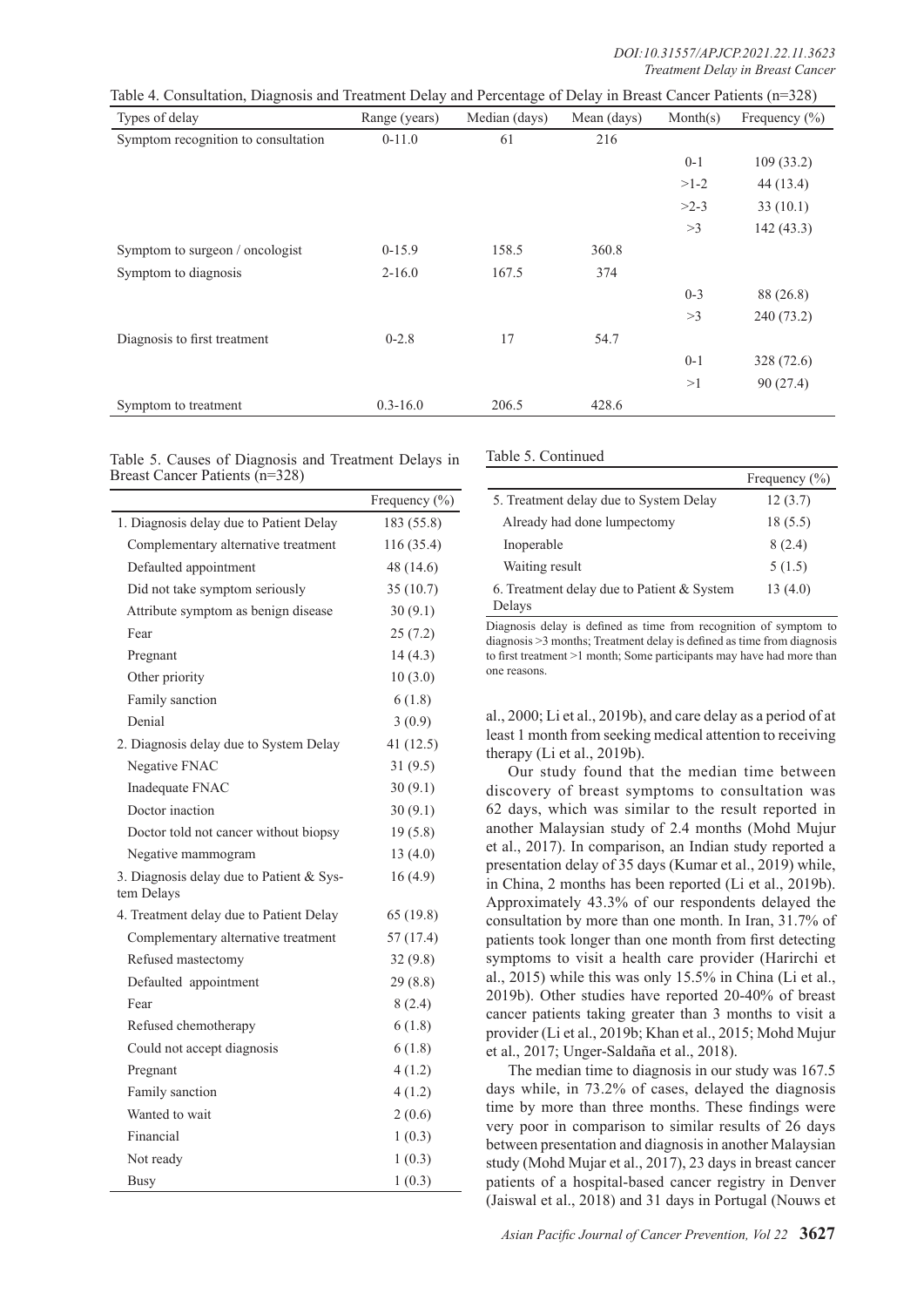| Table 6. Predictors for Non-Initiation of First Definitive Treatment in Women with Breast Cancer $(n=328)$ |  |  |  |  |
|------------------------------------------------------------------------------------------------------------|--|--|--|--|
|------------------------------------------------------------------------------------------------------------|--|--|--|--|

| Predictor factors                  | Crude Hazard Ratio <sup>a</sup><br>$(95\% \text{ CI})$ | P value <sup>a</sup> | Adjusted Hazard Ratio <sup>b</sup><br>$(95\% \text{ CI})$ | $P$ value <sup>b</sup> |
|------------------------------------|--------------------------------------------------------|----------------------|-----------------------------------------------------------|------------------------|
| Pregnant                           | 1.98(1.21, 3.24)                                       | 0.007                | 1.75(1.07, 2.88)                                          | 0.027                  |
| Complementary alternative medicine | 1.87(1.49, 2.36)                                       | < 0.001              | 1.45(1.15, 1.83)                                          | 0.002                  |
| Initial refusal of mastectomy      | 3.91(2.70, 5.65)                                       | < 0.001              | 3.49(2.38, 5.13)                                          | < 0.001                |
| Lumpectomy before mastectomy       | 1.24(0.89, 1.74)                                       | 0.208                | $1.62$ (1.16, 2.28)                                       | 0.005                  |

<sup>a</sup>Univariate Cox Proportional Hazard; <sup>b</sup>Multiple Cox Proportional Hazard

al., 2019). Only 17.9% of breast cancer patients in Iran had more than one week between the first medical visit for the symptoms and the diagnosis (Harirchi et al., 2015). Diagnosis intervals greater than 3 months were reported in 65% of participants in a study in Mexico (Unger-Saldaña et al., 2018). A study in Malaysia found a delay in diagnosis time of more than 1 month, taken from the first presentation at a primary care facility until definitive diagnosis, was 41.8% (Mohd Mujar et al., 2017).

The median treatment time of our study was 17 days and 27.4% delayed the treatment time by more than a month. In comparison, another Malaysia study found a median treatment time of 24.7 days while 35.3% of the patients started treatment more than one month after their diagnosis (Mohd Mujar et al., 2017). The median times between first detection and first treatment were 44 days in a study of Portugal (Nouws et al., 2019) and 37 days in a study of Denver (Jaiswal et al., 2018), while the median time from diagnosis until treatment was 27.0 days in a study in North Carolina (McGee et al., 2013) and a very long 130 days in a study in India (Kumar et al., 2019). A large study from the US National Cancer Database reported a median time from biopsy to first treatment of 35.6 and 33.4 days for neoadjuvant and adjuvant chemotherapy patients (Melchior et al., 2020). Treatment delay for more than one month was found in 10.7% of patients in a study in Kazakhstan (Chukmaitov et al., 2018), 28.3% in a study in Iran (Harirchi et al., 2015) and 39.5% in a study in North Carolina (McGee et al., 2013). Also, our study found that the median overall time between recognition of symptoms and initiation of treatment was 206.5 days, which is similar to a study in India that found 203 days (Kumar et al., 2019). In comparison, the median time of total delay was 95 days in Guangzhou (Li et al., 2019b). The proportion of treatment delay in our study was either lower than or comparable to those found in other studies in developed countries; this is probably related to the fact that cancer treatment is subsidised by the government and readily available to the population.

## *Causes of delays*

Patient delay was more common than system delay or care delay. The patient delay contributed to 55.8% of the diagnosis and 19.8% of the treatment delays in our study. Many respondents seek alternative treatment rather than seek treatment from hospitals. Other causes of delay included defaulting on appointments, taking the symptoms lightly or as indicating benign diseases, fear of treatment and pregnancy. Meanwhile, problems related to FNAC, mammograms and failures by doctors to take actions

contributed to the system delay. A review of the literature shows that the most frequent causes of patient delay are non-attribution of symptoms to cancer, fear of the disease and treatment and low educational level. Meanwhile, less comprehensive health insurance coverage, older/younger age and false negative diagnostic tests were the three most common causal factors of system delay (Freitas and Weller, 2015).

A study in China reported 40.4% patient delay and 15.5% care delay (Li et al., 2019b). In Iran, the main reasons for treatment initiation greater than one week from confirmed diagnosis of malignancy were long waiting lists to receive treatment (49.5%), lack of availability of treatment facilities (14.7%) and financial problems (11%) (Harirchi et al., 2015). Among 72 UK breast cancer patients with delayed diagnosis, only three patients (4.2%) delayed due to the patient's own reasons (Barber et al., 2004). Another study found that, out of 42 cases of delay in diagnosis of three months or more, only one patient (2.4%) did not follow the doctor's advice, the other cases of delay were due to the medical practitioner or health-care system (Jenner et al., 2000). These results are in contrasted to our study, probably due to patients in developed countries being more knowledgeable and health care systems that rely on health insurance and the patients' own money for treatment.

## *Factors associated with non-initiation of definitive treatment*

Our study found that treatment delay was significantly associated with pregnancy, usage of CAM, initial refusal of mastectomy and undergoing lumpectomy prior to definitive treatment, which were related to patient and system delays. The literature shows numerous factors inconsistently associated with treatment delay.

The percentage of breast cancer during pregnancy in our study was 5.5% because our respondents were relatively younger, pre-menopause women. The Dutch Pathology Registry reported 6.9% of pregnancy-associated breast cancer in women younger than 45 years (Suelmann et al., 2021). The breast cancers in pregnant women were found to be more aggressive in histopathologic profile than the non-pregnant controls. Diagnosis and treatment delays of breast cancer frequently occurred in pregnant women. Delay in diagnosis during pregnancy occurs indirectly related to the fact that most patients are relatively younger, the symptom is usually blamed on the influences of pregnancy-related hormones on the breast, and decreased diagnostic testing during pregnancy by medical practitioners (Suelmann et al., 2021). A retrospective study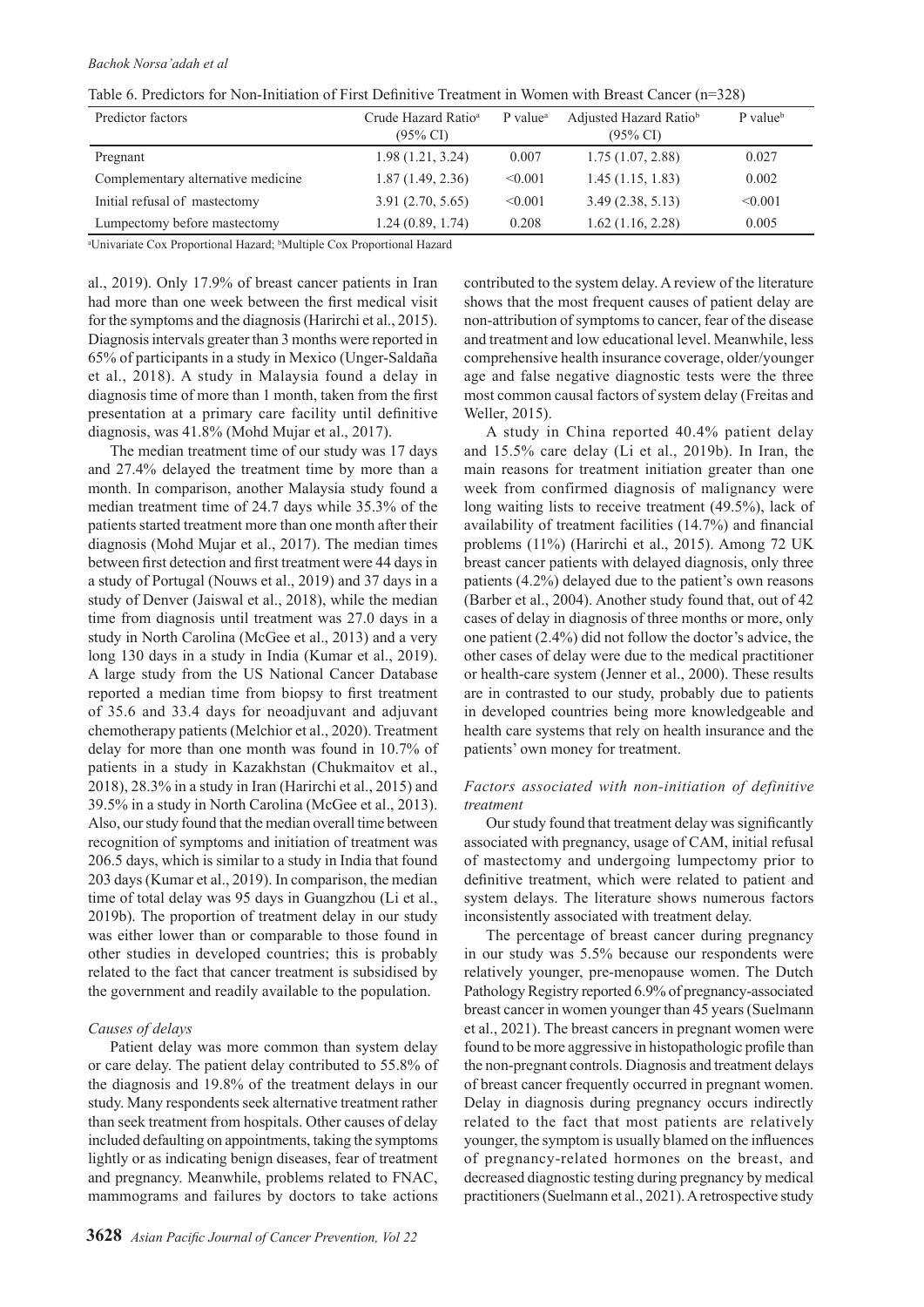## *DOI:10.31557/APJCP.2021.22.11.3623 Treatment Delay in Breast Cancer*

in Texas reported that 25 of 51 breast cancer patients did not received treatment during pregnancy. The study also found a significantly more advanced TNM classification in pregnant women with breast cancer compared to those who were not pregnant (Beadle et al., 2009).

Our study found that the use of CAM was significantly associated with delay of treatment. However, a multicentre study in Malaysia found that the usage of CAM was significantly associated with presentation and diagnosis delays but not treatment delay (Mohd Mujar et al., 2017). In our study, 42.7% of respondents took CAM, which was similar with the 46.5% found in the previously mentioned study (Mohd Mujar et al., 2017), but lower compared to a report in Germany, which found 62.5% of young breast cancer patients used CAM (Hammersen et al., 2020). A study in Northern Pakistan reported that 40.7% of patients who delayed more than 3 months took some time to use alternative medicine (Khan et al, 2015). In a study conducted among the poor, non-educated rural patients in East Malaysia, 20.4% defaulted on treatments and most opted for traditional alternatives (Leong at al., 2007). Regarding CAM usage in Malaysia, 75.9% of breast cancer patients used biological based CAMs and the usage was significantly associated with Malay ethnicity, advanced stages of disease, non-adherence to treatments and if the patients interpreted their symptoms as not related to cancer (Mohd Mujar et al., 2017). CAM use was significantly higher in women with a higher educational level and better employment status (Hammersen et al., 2020). Most women with advanced stages of cancer choose alternative treatments, only opting for hospital treatment when all other efforts have failed and the symptoms become more serious (Taib et al., 2007). Traditional Malay healers embedded in the Malay culture may involve shamans, who use traditional methods in diagnosing and treating patients, including herbal remedies, ceremonial rites, incantation, exorcism and sorcery (Razali and Najib, 2000). Most patients in our study had taken chanted water or herbal local application at the breast lump. Many breast cancer patients also took dietary or nutritional supplements and practiced spiritual alternative treatments (Mohd Mujar et al., 2017, Zulkipli et al., 2018).

Some patients prefer alternative treatments for various reasons, including the fact that it has been recommended by family, friends or other survivors and perceived to be effective with fewer side effects (Zulkipli et al., 2018). Alternative treatments may pose a hazard risk as the effectiveness of these various methods are unknown, while completely abandoning conventional treatments may cause the cancer to spread. It was found that 43% of cancer patients who practiced complementary treatment did not tell their doctor (Yates et al., 2005). Another study found that every fifth woman used CAM without her physician's knowledge (Hammersen et al., 2020).

When mastectomy was first advised, 14.6% of our respondents refused. There were fears related to the treatments and prognosis of breast cancer, as reported among South Africans, particularly the adverse effects of chemotherapy, radiation, hair loss, and loss of the breast (Rayne et al., 2016). The breast is an organ that identifies

the gender of a woman and contributes to her body image (Kocan and Gursoy, 2016). Furthermore, it is linked to femininity, beauty and motherhood. The suggestion for mastectomy is associated with abundant stress, fear for loss of femininity and self-identity and a declining spousal relationship (Olasehinde et al., 2019). Some women may decide not to get the appropriate treatment over fear of husband abandonment, him taking another wife or their marriage ending with divorce (Sanchuli et al, 2017). Furthermore, there are women who worry about losing their ability to work again after mastectomy and thus being dependent upon others (Burgess et al., 2006). Some women worry that they may lose their profession (Rayne et al., 2016) or be unable to perform their routine and daily chores and that it will disrupt their social relationships (Kocan and Gursoy, 2016).

Of our respondents, 11.9% either had a lumpectomy with a diagnosis of benign breast disease that histopathologic examination later confirmed to be breast cancer or were respondents who were suggested for breast conservation surgery but histopathologic examination reported remaining cancer cells at the periphery of the surgical site, leading to a second surgery; these patients had subsequent definitive mastectomy done. Any prior procedure would delay definitive treatment, including breast reconstruction. Lumpectomy should not be used to biopsy breast cancer. If breast cancer has been confirmed, surgery with an adequate periphery should be performed, as a surgical site that is too close to the cancer cells will cause cancer to relapse quickly (Corsi et al, 2013). A review article reported that 1.7-3.2% of local recurrences for surgical margins of 5 mm compared to 10.5-16% of local recurrences for surgical margins of 1 mm (Corsi et al., 2013). Furthermore, some patients were reluctant to undergo surgery for the second time.

There were many other factors inconsistently associated with treatment delay reported in the literature. Factors associated with treatment delay included low socioeconomic status (Chavez-MacGregor et al., 2016; Harirchi et al., 2015), Hispanic ethnicity or non-Hispanic black race (Chavez-MacGregor et al., 2016; Melchior et al., 2020), educational level (Harirchi et al., 2015; Li et al., 2019a; Kumar et al., 2019), premenopausal status, history of benign breast disease and less physical examination (Li et al., 2019b), breast reconstruction (Chavez-MacGregor et al., 2016) and non-private insurance (Chavez-MacGregor et al., 2016). All of these factors are not significant in our study because the majority of our respondents have a low socio-economic status and treatment cost is not a major issue.

A major strength of the study was this was a multi-centre study involving five large medical centres. The selected medical centres were large general and university hospitals that serve a lower a socio-economic population. Chances of breast cancer patients having treatment elsewhere were minimal because cancer treatment is expensive and most patients could not afford private services. We believed that our data is reliable. The times were calculated by collecting dates from patients with support from medical records when they were newly diagnosed, thus minimising recall bias.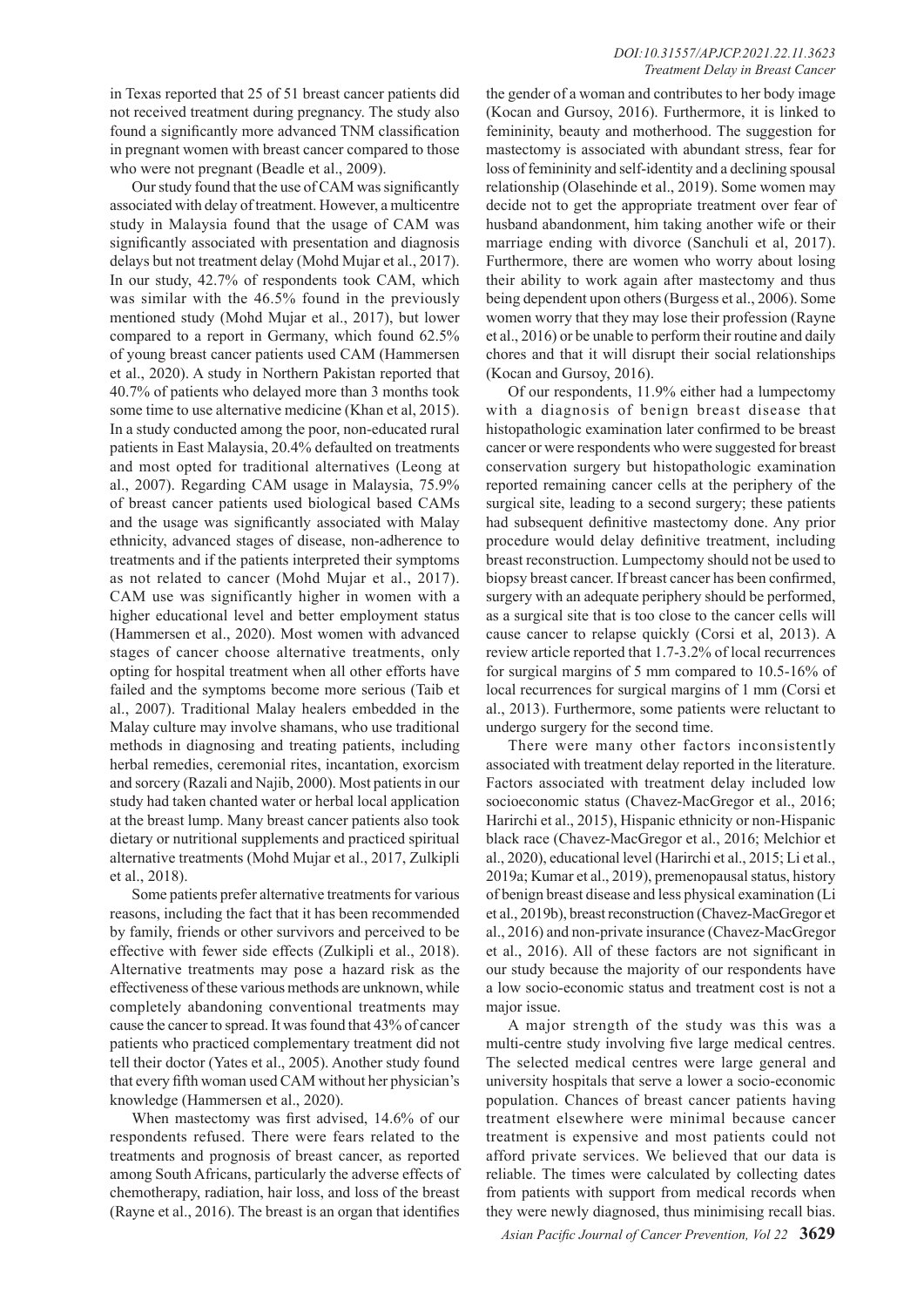We clearly identified the stages that the women with breast cancer encountered, starting with the recognition of symptoms and including first presentation to a health care professional, subsequent diagnosis and initiation of treatment, as defined by the Andersen Model (Walter et al., 2012). Our study interviewed respondents face-to-face by using standardised questionnaires, this led to complete response rates compared to had the study used medical records, postal or telephone interviews. Missing data were avoided and variables were collected with standardised definitions. We thought that this study was comprehensive since it covered all important factors of delay.

This study has several limitations. We were using convenient sampling that might not be representative of the Malaysian population. The study was conducted prospectively by interviewing respondents at diagnosis; thus, this study did not include patients who had died or those who did not receive appropriate care for breast cancer. We presumed those who had died were in advanced stages of breast cancer and took more time for treatment. Social desirability bias could occur as the patients might respond favourably to questions related to their delay. Selection bias might also have occurred because this study was conducted in hospitals and some patients who prefer alternative treatment may not come to a hospital. Population-based study was not possible because of logistic problems in finding those patients. Moreover, there was information bias. We relied on the patients' recall of the events leading up to their diagnosis and treatment. Patients who delayed needed to remember the events more retrospectively than those who did not delay.

In conclusion, this study was conducted in five medical centres in Malaysia among a low socio-economic population. More than half of respondents were in advanced stages of disease. Consultation and diagnosis delays were very serious in this study compared to treatment delay. Most of the delays were due to patient delay. The significant predictor factors for treatment delay were pregnancy, intake of CAM, refused mastectomy and undergoing lumpectomy prior to definitive treatment.

Prevention should be taken to minimise the time taken for diagnosis and treatment through regular breast cancer awareness and education promoting early detection. Patients need role models of breast cancer survivors to avoid negative perceptions about the treatment of breast cancer. Non-governmental organisations, welfare departments and social support volunteers can provide support for patients who have difficulty accepting treatment. Efforts should focus on strengthening the quality of primary care services and improving referral and treatment pathways to cancer care services. Doctor-patient communication has to be effective so that patients can accept the doctors' suggestions for treatment. Clinical practice guidelines for breast cancer management should incorporate time guidelines for diagnosis and treatment. This also serves as a quality assessment of services by the Ministry of Health. All breast cancer patients should receive timely diagnosis and treatment.

## **Author Contribution Statement**

The authors confirm contribution to the paper as follows: Conception and design of the study: BN. Collection and acquisition, analysis and interpretation of the data: BN. Obtaining of funding: BN, KGR Administrative, technical, or logistic support: BN, MAR, KGR Drafting of the article: BN. Critical revision of the article for important intellectual content: BN, MAR, KGR. All authors approved the final version of the paper.

## **Acknowledgements**

We would like to thank the Ministry of Health Malaysia and Hospital Directors for giving permission to conduct this study in their institutions.

#### *Funding statement*

This study was funded by USM short-term grant 304/ PPSP/6131559 and UKM Fundamental Fund FF-130- 2007.

#### *Ethical Approval*

This research had been approved by the Research and Ethical Committees from all the respective institutions, with the reference numbers: UKM 1.5.3.5/244/SPP 2, HKL/98/AM 882, USMKK/PKK/JK EP(M) 191 USM, Bil (43), HRPZ ll.71/20 Jld.8, HSNZ.KT.100-22/15(27) and KKM/NIHSEC/08/0804/P07-13. All respondents signed a consent form to participate in the study. All information was kept confidential.

#### *Data availability statement*

All data collected in in this study are in the guardianship of the researchers and will be available upon request.

## *Conflict of interest statement*

There is no conflict of interest.

## **References**

- Andersen RS, Vedsted P, Olesen F, Bro F, Søndergaard J (2009). Patient delay in cancer studies: a discussion of methods and measures. *BMC Health Serv Res*, **9**, 189.
- Azizah AM, Nor Saleha IT, Noor Hashimah A, et al (2019). Malaysian National Cancer Registry Report 2012-2016. National Cancer Institute, Malaysia. Available: http://nci. moh.gov.my (accessed 20 Feb 2021).
- Barber MD, Jack W, Dixon JM (2004). Diagnostic delay in breast cancer. *Br J Surg*, **91**, 49-53.
- Beadle BM, Woodward WA, Middleton LP, et al (2009). The impact of pregnancy on breast cancer outcomes in women ≤35 years. *Cancer*, **115**, 1174-84.
- Burgess CC, Potts HW, Hamed H, et al (2006). Why do older women delay presentation with breast cancer symptoms?. *Psycho Oncol*, **15**, 962-8.
- Caplan L (2014). Delay in breast cancer: implications for stage at diagnosis and survival. *Front Public Health*, **2**, 87.
- Chavez-MacGregor M, Clarke CA, Lichtensztajn DY, Giordano SH (2016). Delayed initiation of adjuvant chemotherapy among patients with breast cancer. *J Ame Med Assoc Oncol*, **2**, 322-9.
- Chukmaitov A, Kaidarova D, Talaeyva S, et al (2018). Analysis